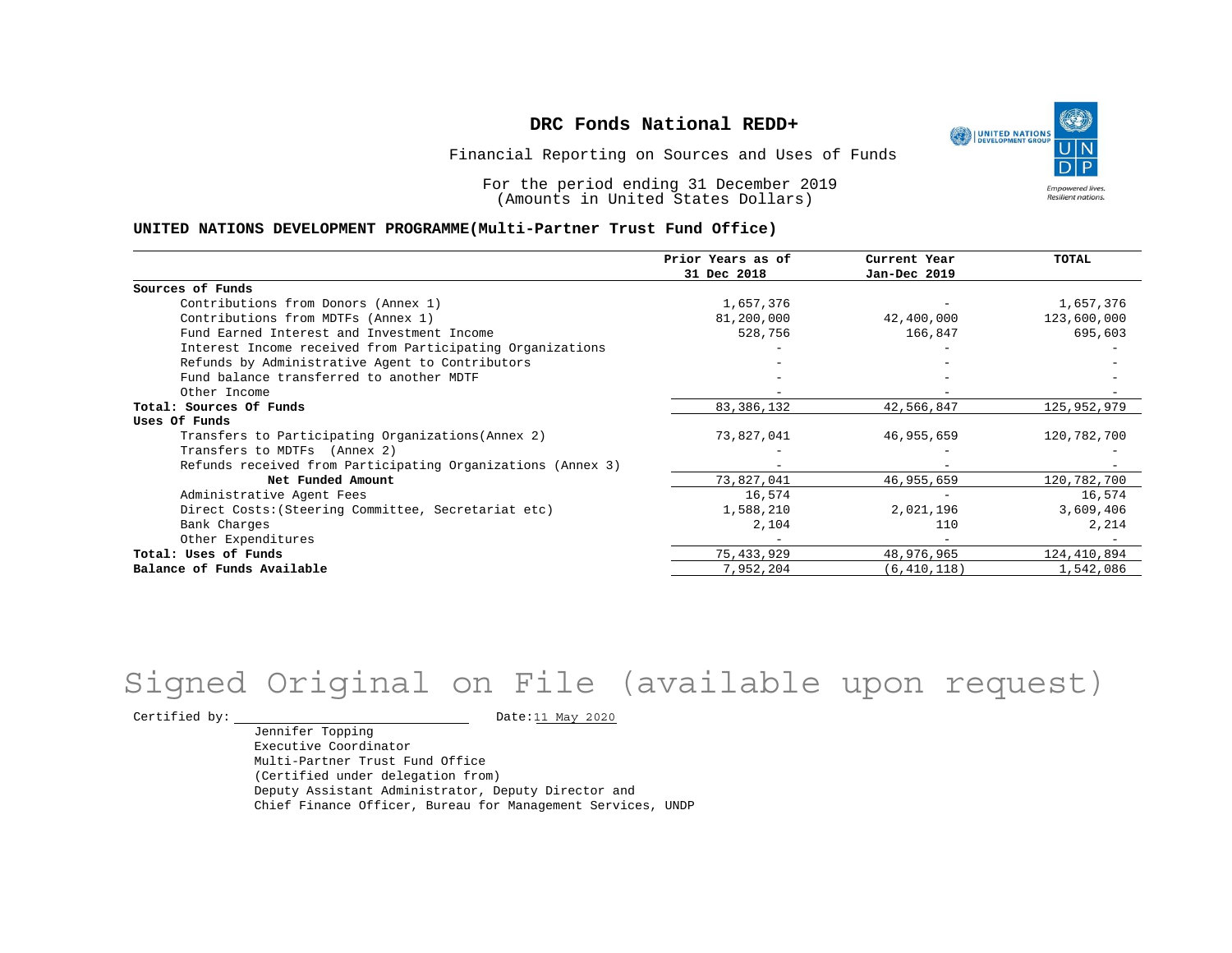

Financial Reporting on Sources and Uses of Funds

For the period ending 31 December 2019 (Amounts in United States Dollars)

#### **UNITED NATIONS DEVELOPMENT PROGRAMME(Multi-Partner Trust Fund Office)**

**Annex - 1: Contributions**

| Prior Years as of | Current Year | TOTAL         |
|-------------------|--------------|---------------|
| 31 Dec 2018       | Jan-Dec 2019 |               |
|                   |              |               |
| 1,657,376         |              | 1,657,376     |
| 1,657,376         |              | 1,657,376     |
|                   |              |               |
| 81,200,000        | 42,400,000   | 123,600,000   |
| 81,200,000        | 42,400,000   | 123,600,000   |
| 82,857,376        | 42,400,000   | 125, 257, 376 |
|                   |              |               |

## Signed Original on File (available upon request)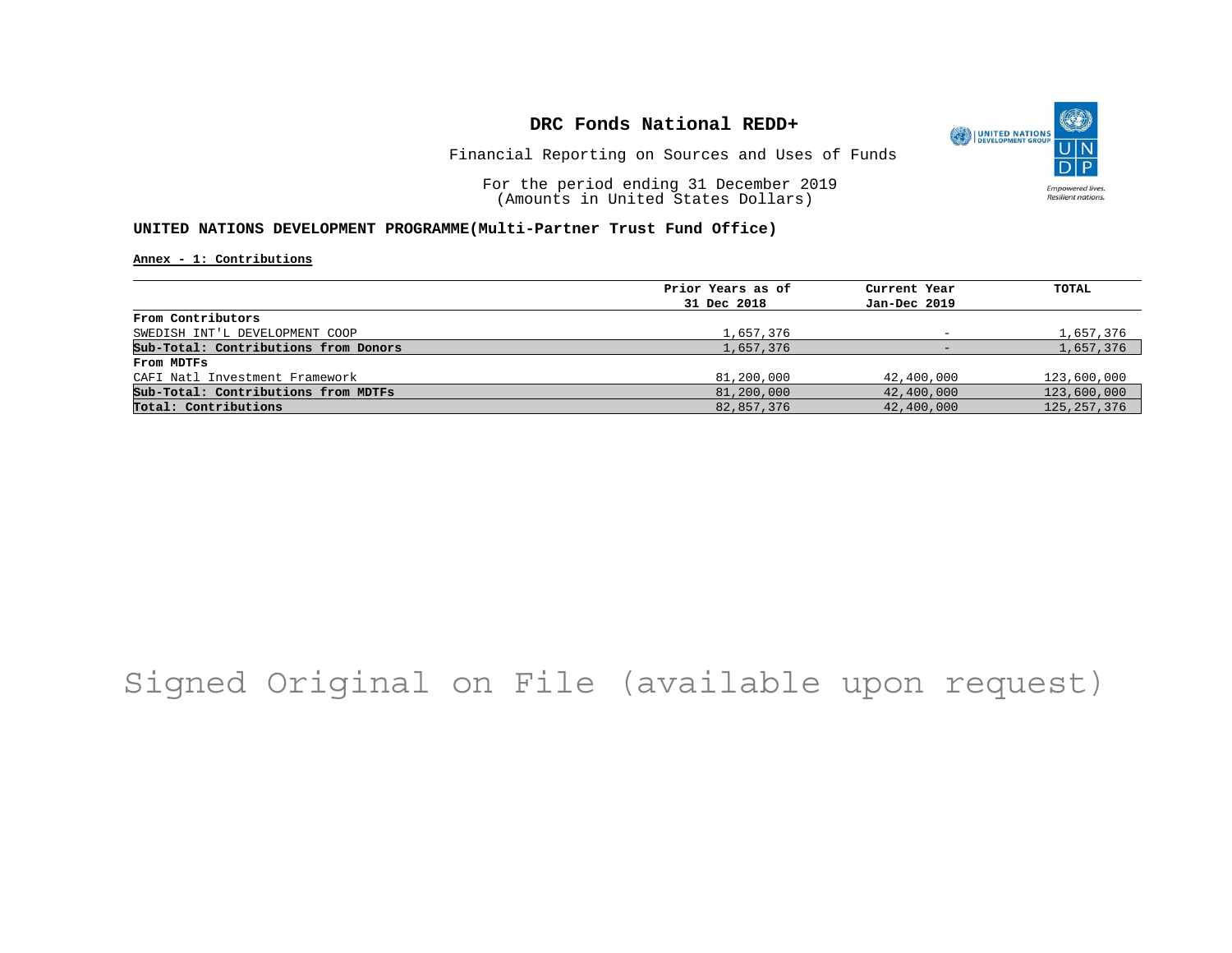

Financial Reporting on Sources and Uses of Funds

For the period ending 31 December 2019 (Amounts in United States Dollars)

#### **UNITED NATIONS DEVELOPMENT PROGRAMME(Multi-Partner Trust Fund Office)**

**Annex - 2: Transfers**

|                                | Prior Years as of        | Current Year             | TOTAL         |
|--------------------------------|--------------------------|--------------------------|---------------|
|                                | 31 Dec 2018              | Jan-Dec 2019             |               |
| To Participating Organizations |                          |                          |               |
| Enabel                         | $\qquad \qquad -$        | 4,000,000                | 4,000,000     |
| FAO                            | 9,001,241                | 7,479,913                | 16,481,154    |
| IBRD                           | 25,000,000               | $\overline{\phantom{m}}$ | 25,000,000    |
| JICA                           | 3,000,000                | 168,041                  | 3,168,041     |
| UNCDF                          |                          | 4,174,200                | 4,174,200     |
| UNDP                           | 33, 414, 010             | 3,154,701                | 36,568,711    |
| UNFPA                          |                          | 8,729,120                | 8,729,120     |
| UNHABITAT                      | 5,000,000                | $\overline{\phantom{a}}$ | 5,000,000     |
| UNOPS                          | $\overline{\phantom{0}}$ | 21,270,880               | 21,270,880    |
| Total Transfers                | 75, 415, 251             | 48,976,855               | 124, 392, 106 |

## Signed Original on File (available upon request)